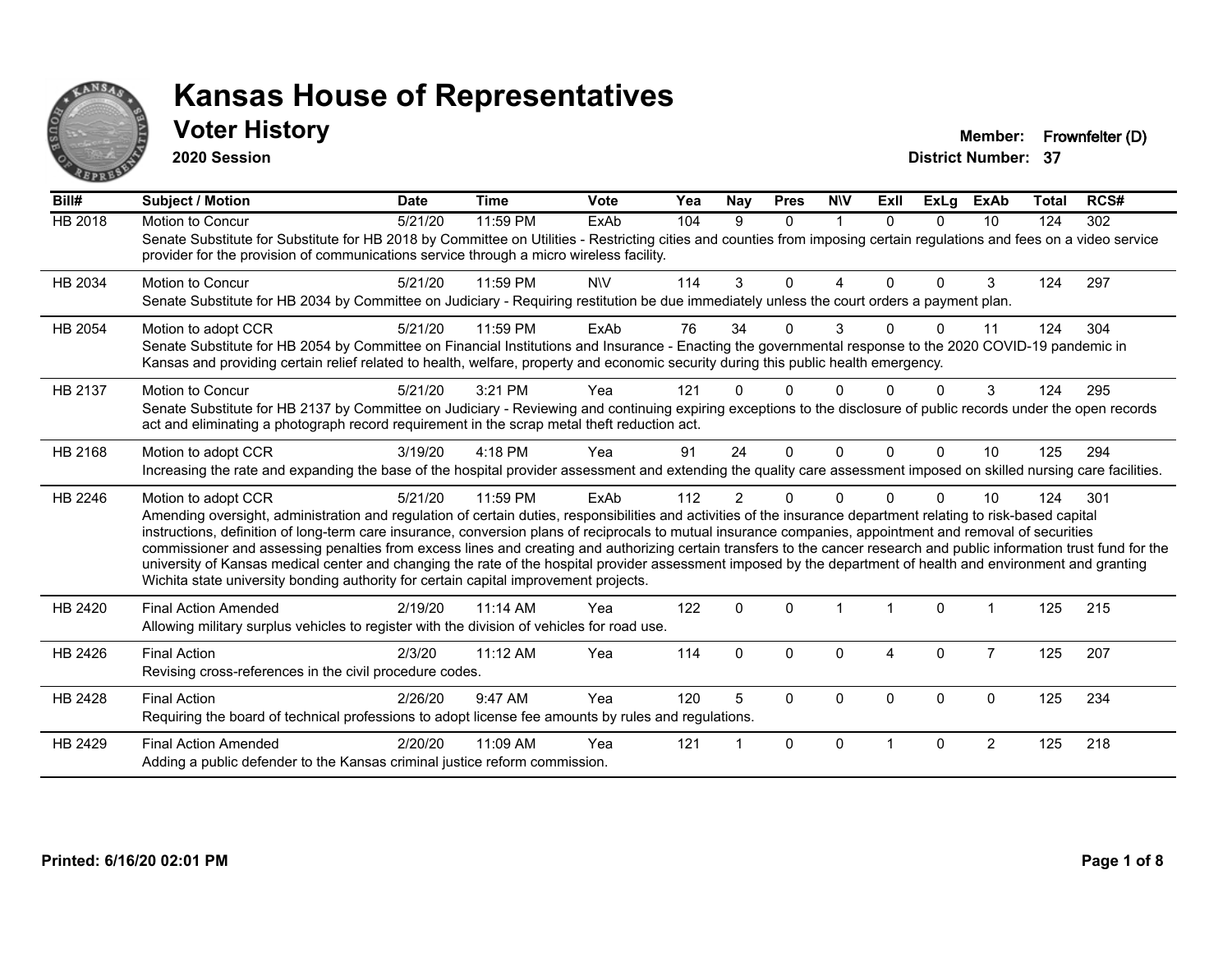

### **Voter History Member: Frownfelter (D)**

**2020 Session**

| Bill#          | <b>Subject / Motion</b>                                                                                                                                                                                     | <b>Date</b> | <b>Time</b> | <b>Vote</b> | Yea | <b>Nay</b>  | <b>Pres</b>  | <b>NIV</b>   | ExII           | ExLa         | <b>ExAb</b>    | <b>Total</b> | RCS# |
|----------------|-------------------------------------------------------------------------------------------------------------------------------------------------------------------------------------------------------------|-------------|-------------|-------------|-----|-------------|--------------|--------------|----------------|--------------|----------------|--------------|------|
| HB 2432        | <b>Final Action Amended</b>                                                                                                                                                                                 | 2/20/20     | $11:10$ AM  | Yea         | 122 | $\Omega$    | $\mathbf{0}$ | $\mathbf{0}$ |                | $\Omega$     | $\overline{2}$ | 125          | 219  |
|                | Creating the Kansas pesticide waste disposal program and allowing up to \$50,000 to be transferred annually from the Kansas agricultural remediation fund to a new<br>Kansas pesticide waste disposal fund. |             |             |             |     |             |              |              |                |              |                |              |      |
| HB 2438        | <b>Final Action</b>                                                                                                                                                                                         | 2/26/20     | 9:48 AM     | Yea         | 125 | $\mathbf 0$ | $\Omega$     | $\mathbf{0}$ | 0              | $\Omega$     | $\Omega$       | 125          | 235  |
|                | Allowing certain exceptions to the confidentiality of state child death review board documents.                                                                                                             |             |             |             |     |             |              |              |                |              |                |              |      |
| <b>HB 2447</b> | <b>Final Action Amended</b>                                                                                                                                                                                 | 2/20/20     | 11:16 AM    | Yea         | 83  | 39          | $\mathbf{0}$ | $\Omega$     | 1              | $\mathbf{0}$ | $\overline{2}$ | 125          | 220  |
|                | Changing how two-way electronic audio-visual communication is used in courts.                                                                                                                               |             |             |             |     |             |              |              |                |              |                |              |      |
| HB 2448        | <b>Final Action Amended</b>                                                                                                                                                                                 | 2/19/20     | 11:15 AM    | Yea         | 98  | 25          | $\mathbf 0$  | 0            | $\overline{1}$ | 0            | $\overline{1}$ | 125          | 216  |
|                | Changing penalties for crimes related to motor vehicles.                                                                                                                                                    |             |             |             |     |             |              |              |                |              |                |              |      |
| HB 2449        | <b>Final Action</b>                                                                                                                                                                                         | 2/20/20     | 11:17 AM    | Yea         | 99  | 23          | $\Omega$     | 0            |                | $\mathbf 0$  | $\overline{c}$ | 125          | 221  |
|                | Changing the requirements for board of indigents' defense services appointments.                                                                                                                            |             |             |             |     |             |              |              |                |              |                |              |      |
| HB 2451        | <b>Final Action</b>                                                                                                                                                                                         | 2/20/20     | 11:18 AM    | Yea         | 122 | $\mathbf 0$ | $\Omega$     | 0            | -1             | $\Omega$     | $\overline{2}$ | 125          | 222  |
|                | Amending Kansas department of agriculture division of animal health license, permit and registration renewal deadlines.                                                                                     |             |             |             |     |             |              |              |                |              |                |              |      |
| HB 2452        | <b>Final Action</b>                                                                                                                                                                                         | 2/26/20     | 9:49 AM     | Yea         | 125 | 0           | $\Omega$     | $\Omega$     | $\Omega$       | 0            | $\mathbf 0$    | 125          | 236  |
|                | Creating the Kansas reading readiness act.                                                                                                                                                                  |             |             |             |     |             |              |              |                |              |                |              |      |
| <b>HB 2454</b> | <b>Final Action Amended</b>                                                                                                                                                                                 | 2/19/20     | 11:17 AM    | Yea         | 114 | 9           | $\Omega$     | $\Omega$     |                | $\Omega$     | $\overline{1}$ | 125          | 217  |
|                | Self-storage unit rentals; sales and towing of property for nonpayment of rent or abandonment; contractual value of property.                                                                               |             |             |             |     |             |              |              |                |              |                |              |      |
| HB 2456        | <b>Final Action</b>                                                                                                                                                                                         | 2/26/20     | 9:50 AM     | Yea         | 124 |             | $\Omega$     | $\mathbf{0}$ | <sup>0</sup>   | 0            | $\mathbf 0$    | 125          | 237  |
|                | Clarifying the definition of the term "possession" in the Kansas criminal code.                                                                                                                             |             |             |             |     |             |              |              |                |              |                |              |      |
| HB 2462        | <b>Final Action</b>                                                                                                                                                                                         | 2/26/20     | 9:51 AM     | Yea         | 125 | $\Omega$    | $\Omega$     | $\Omega$     | $\Omega$       | $\Omega$     | $\Omega$       | 125          | 238  |
|                | Updating provisions related to the Kansas department of agriculture division of conservation.                                                                                                               |             |             |             |     |             |              |              |                |              |                |              |      |
| HB 2463        | <b>Final Action Amended</b>                                                                                                                                                                                 | 2/26/20     | 9:52 AM     | Yea         | 125 | $\Omega$    | $\Omega$     | $\mathbf{0}$ | $\Omega$       | $\Omega$     | $\Omega$       | 125          | 239  |
|                | Amending the Kansas pesticide law's licensure requirements and the Kansas chemigation safety law's permittee requirements.                                                                                  |             |             |             |     |             |              |              |                |              |                |              |      |
| HB 2464        | <b>Final Action Amended</b>                                                                                                                                                                                 | 2/26/20     | 9:53 AM     | Yea         | 121 | 4           | $\Omega$     | $\mathbf{0}$ | $\Omega$       | $\Omega$     | $\mathbf 0$    | 125          | 240  |
|                | Updating egg repacking requirements for retailers.                                                                                                                                                          |             |             |             |     |             |              |              |                |              |                |              |      |
| HB 2466        | <b>Final Action</b>                                                                                                                                                                                         | 2/10/20     | 11:10 AM    | Yea         | 118 |             | $\Omega$     |              | $\mathcal{P}$  | $\Omega$     | 3              | 125          | 212  |
|                | Enacting the Kansas taxpayer protection act; requiring the signature and tax identification number of paid tax return preparers on income tax returns; authorizing                                          |             |             |             |     |             |              |              |                |              |                |              |      |
|                | actions to enjoin paid tax return preparers from engaging in certain conduct.                                                                                                                               |             |             |             |     |             |              |              |                |              |                |              |      |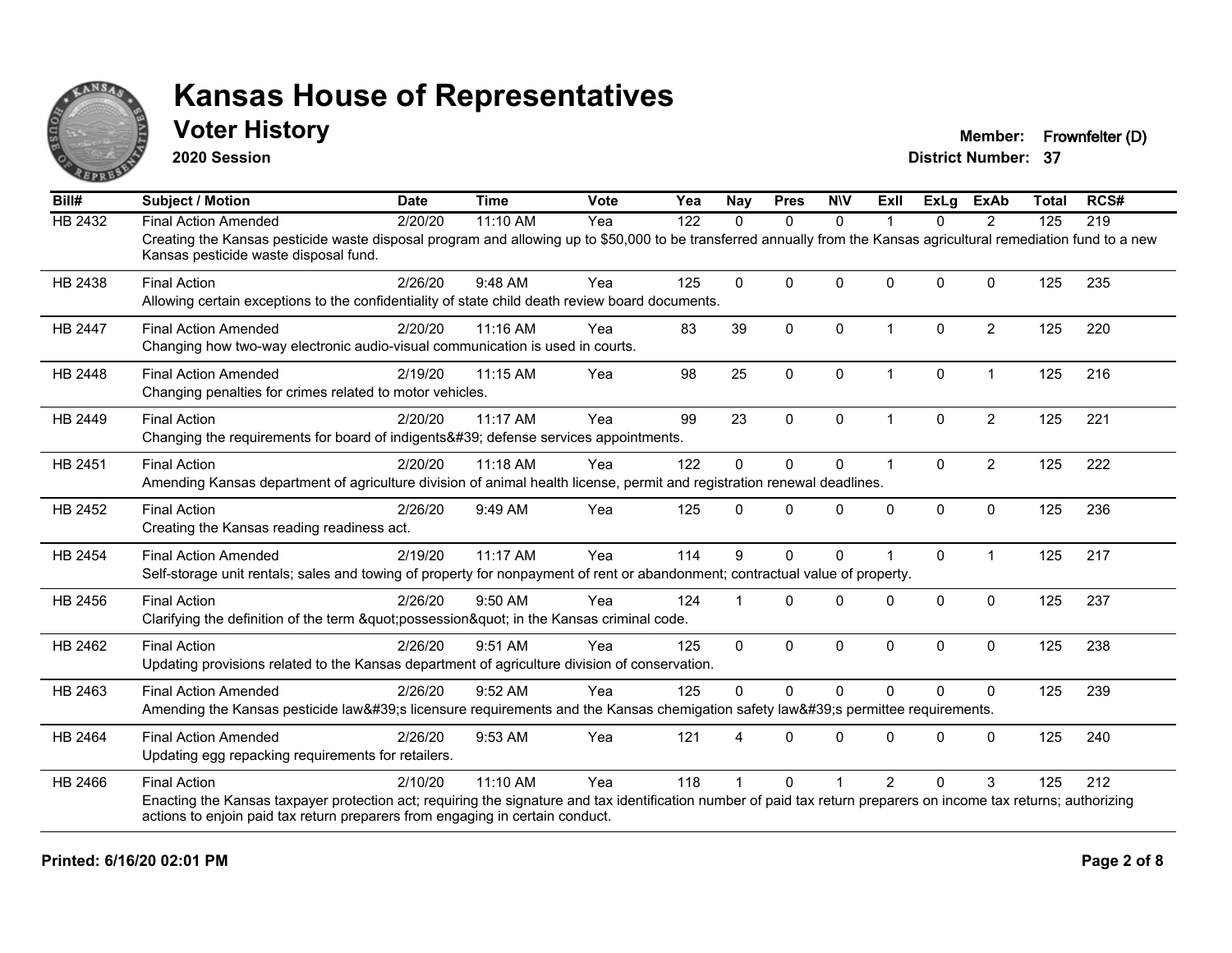

**2020 Session**

**Voter History Member: Frownfelter (D)** 

| Bill#          | <b>Subject / Motion</b>                                                                                                                                             | <b>Date</b> | <b>Time</b> | Vote | Yea | Nay            | <b>Pres</b>  | <b>NIV</b>   | ExII                    | ExLa     | <b>ExAb</b>    | <b>Total</b>                                                              | RCS# |
|----------------|---------------------------------------------------------------------------------------------------------------------------------------------------------------------|-------------|-------------|------|-----|----------------|--------------|--------------|-------------------------|----------|----------------|---------------------------------------------------------------------------|------|
| <b>HB 2467</b> | <b>Final Action Amended</b>                                                                                                                                         | 2/7/20      | 4:10 PM     | Yea  | 105 | 15             | $\mathbf{0}$ | 3            | $\Omega$                | 2        | $\Omega$       | 125                                                                       | 211  |
|                | Removing the spousal exception from sexual battery and requiring a domestic violence offender assessment on a first conviction of domestic battery.                 |             |             |      |     |                |              |              |                         |          |                |                                                                           |      |
| HB 2469        | <b>Final Action Amended</b>                                                                                                                                         | 2/26/20     | $9:54$ AM   | Nav  | 120 | 5              | $\Omega$     | 0            | $\Omega$                | 0        | $\Omega$       | 125<br>125<br>125<br>125<br>125<br>125<br>125<br>125<br>125<br>125<br>125 | 241  |
|                | Extending terminal medical release to inmates in the custody of the department of corrections with a condition likely to cause death within 120 days.               |             |             |      |     |                |              |              |                         |          |                |                                                                           |      |
| HB 2470        | <b>Final Action</b>                                                                                                                                                 | 2/26/20     | $9:55$ AM   | Yea  | 125 | $\Omega$       | $\Omega$     | $\Omega$     | $\Omega$                | $\Omega$ | $\Omega$       |                                                                           | 242  |
|                | Clarifying jurisdiction and supervision of offenders in a certified drug abuse treatment program.                                                                   |             |             |      |     |                |              |              |                         |          |                |                                                                           |      |
| HB 2479        | <b>Final Action</b>                                                                                                                                                 | 2/26/20     | $9:56$ AM   | Yea  | 125 | $\Omega$       | $\Omega$     | $\mathbf 0$  | $\Omega$                | $\Omega$ | $\mathbf 0$    |                                                                           | 243  |
|                | Codifying the NAIC corporate governance model regulation into statute.                                                                                              |             |             |      |     |                |              |              |                         |          |                |                                                                           |      |
| HB 2480        | <b>Final Action</b>                                                                                                                                                 | 2/26/20     | 9:57 AM     | Yea  | 125 | $\Omega$       | $\Omega$     | $\Omega$     | $\Omega$                | $\Omega$ | $\Omega$       |                                                                           | 244  |
|                | Updating the definition of long-term care insurance contained in the long-term care insurance act.                                                                  |             |             |      |     |                |              |              |                         |          |                |                                                                           |      |
| <b>HB 2487</b> | <b>Emergency Final Action</b>                                                                                                                                       | 2/26/20     | 4:22 PM     | Yea  | 118 | $\overline{7}$ | $\Omega$     | $\Omega$     | $\Omega$                | $\Omega$ | $\Omega$       |                                                                           | 262  |
|                | Including emotional disability rather than emotional disturbance in the definitions of "children with disabilities" and "individuals with disabilities. "           |             |             |      |     |                |              |              |                         |          |                |                                                                           |      |
| HB 2490        | <b>Final Action</b>                                                                                                                                                 | 3/12/20     | 11:21 AM    | Yea  | 118 | $\overline{2}$ | $\Omega$     | $\Omega$     |                         | $\Omega$ | 4              |                                                                           | 276  |
|                | Kansas corporation NOL carryforward extension.                                                                                                                      |             |             |      |     |                |              |              |                         |          |                |                                                                           |      |
| HB 2495        | <b>Final Action</b>                                                                                                                                                 | 2/26/20     | 9:58 AM     | Yea  | 125 | $\Omega$       | $\Omega$     | $\mathbf{0}$ | $\Omega$                | $\Omega$ | $\Omega$       |                                                                           | 245  |
|                | Authorizing the crime victims compensation board to waive application time restrictions for a victim of a sexually violent crime to receive compensation for mental |             |             |      |     |                |              |              |                         |          |                |                                                                           |      |
|                | health counseling.                                                                                                                                                  |             |             |      |     |                |              |              |                         |          |                |                                                                           |      |
| HB 2496        | <b>Final Action</b>                                                                                                                                                 | 2/26/20     | 9:59 AM     | Yea  | 125 | $\Omega$       | $\Omega$     | $\Omega$     | $\Omega$                | $\Omega$ | $\Omega$       |                                                                           | 246  |
|                | Authorizing court services officers and community corrections officers to provide a certification of identification to offenders.                                   |             |             |      |     |                |              |              |                         |          |                |                                                                           |      |
| HB 2500        | <b>Emergency Final Action Amended</b>                                                                                                                               | 2/20/20     | 11:48 AM    | Yea  | 122 | <sup>0</sup>   | $\Omega$     | $\Omega$     |                         | 0        | $\mathcal{P}$  |                                                                           | 226  |
|                | Amending the Kansas power of attorney act regarding the form of a power of attorney and the duties of third parties relying and acting on a power of attorney.      |             |             |      |     |                |              |              |                         |          |                |                                                                           |      |
| HB 2501        | <b>Final Action Amended</b>                                                                                                                                         | 2/20/20     | 11:19 AM    | Yea  | 119 | 3              | $\Omega$     | $\Omega$     | $\overline{\mathbf{1}}$ | $\Omega$ | $\overline{2}$ |                                                                           | 223  |
|                | Allowing salvage vehicle pools to apply for ownership documents for vehicles that are disclaimed by insurance companies.                                            |             |             |      |     |                |              |              |                         |          |                |                                                                           |      |
| HB 2503        | <b>Final Action Amended</b>                                                                                                                                         | 2/26/20     | 10:00 AM    | Yea  | 125 | $\Omega$       | $\Omega$     | $\mathbf 0$  | $\Omega$                | $\Omega$ | $\Omega$       |                                                                           | 247  |
|                | Authorizing the transfer of \$268,412,000 from the state general fund to the KPERS fund during fiscal year 2020 and eliminating certain level-dollar employer       |             |             |      |     |                |              |              |                         |          |                |                                                                           |      |
|                | contribution payments.                                                                                                                                              |             |             |      |     |                |              |              |                         |          |                |                                                                           |      |
| <b>HB 2506</b> | <b>EFA Sub Bill Amended</b>                                                                                                                                         | 2/26/20     | 4:26 PM     | Yea  | 123 | $\mathcal{P}$  | $\Omega$     | $\Omega$     | $\Omega$                | 0        | $\Omega$       | 125                                                                       | 265  |
|                | Expanding the military spouse and servicemember's expedited licensure law to certain other license, certificate or registration applicants.                         |             |             |      |     |                |              |              |                         |          |                |                                                                           |      |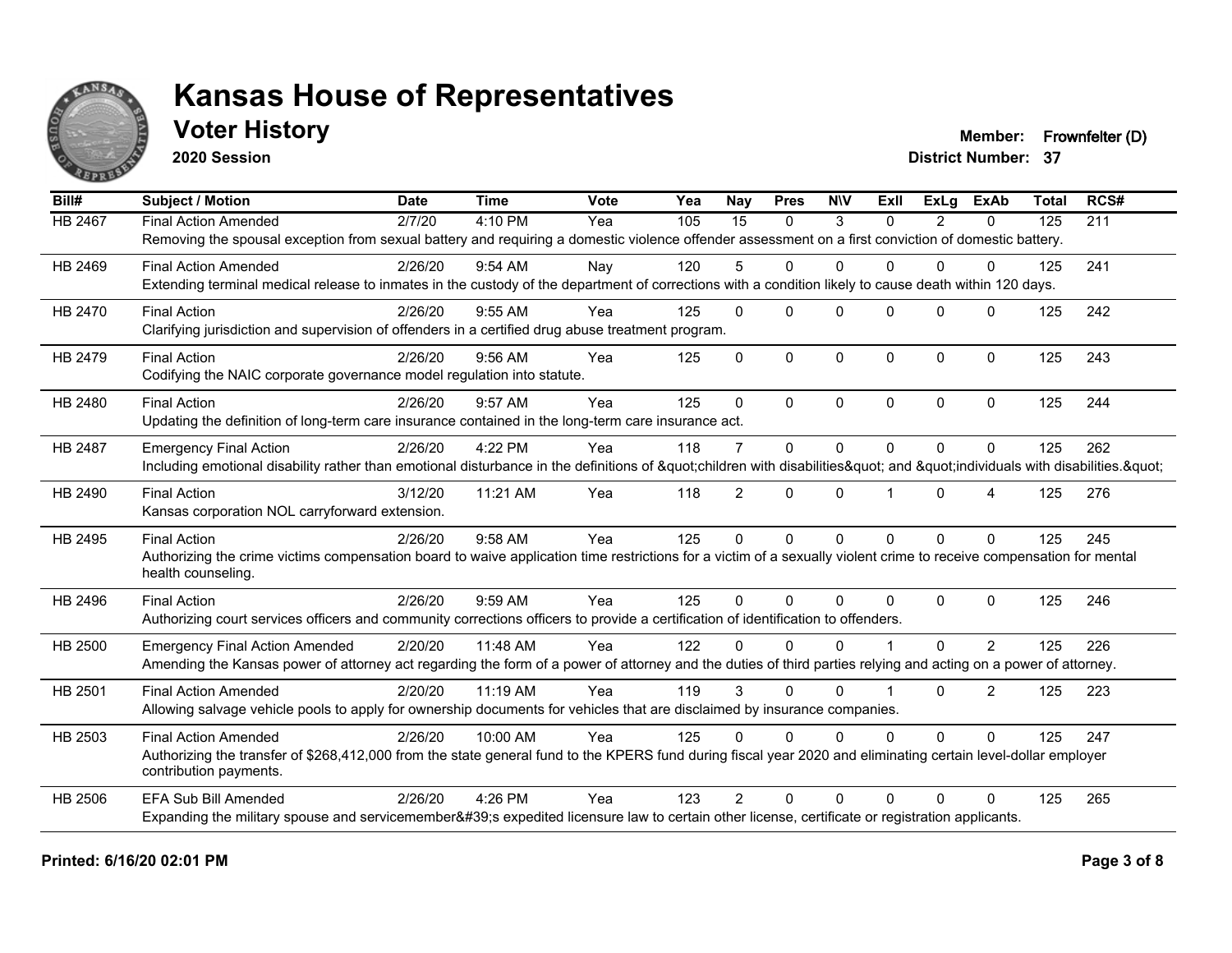

### **Voter History Member: Frownfelter (D)**

**2020 Session**

| Bill#          | <b>Subject / Motion</b>                                                                                                                                                                                                                                                                                                                                                                                                                                                                                                                             | <b>Date</b> | <b>Time</b> | <b>Vote</b> | Yea             | <b>Nay</b>           | <b>Pres</b>          | <b>NIV</b>   | Exll         | <b>ExLg</b>  | <b>ExAb</b>    | <b>Total</b> | RCS# |
|----------------|-----------------------------------------------------------------------------------------------------------------------------------------------------------------------------------------------------------------------------------------------------------------------------------------------------------------------------------------------------------------------------------------------------------------------------------------------------------------------------------------------------------------------------------------------------|-------------|-------------|-------------|-----------------|----------------------|----------------------|--------------|--------------|--------------|----------------|--------------|------|
| <b>HB 2507</b> | <b>Final Action Amended</b><br>Liability protection for businesses that participate in high school work-based learning programs.                                                                                                                                                                                                                                                                                                                                                                                                                    | 2/26/20     | 10:01 AM    | Nay         | $\overline{97}$ | $\overline{27}$      | $\blacktriangleleft$ | $\mathbf{0}$ | $\Omega$     | $\Omega$     | $\mathbf{0}$   | 125          | 248  |
| HB 2509        | <b>Emergency Final Action</b><br>Vacating certain blocks in the original town plat set aside for a college and a park of the city of Americus and vesting fee simple title in the city.                                                                                                                                                                                                                                                                                                                                                             | 2/26/20     | 4:22 PM     | Yea         | 122             | 3                    | $\mathbf{0}$         | $\Omega$     | $\Omega$     | $\Omega$     | $\Omega$       | 125          | 263  |
| HB 2510        | <b>Emergency Final Action</b><br>Special districts may be dissolved and responsibilities assumed by a city.                                                                                                                                                                                                                                                                                                                                                                                                                                         | 2/26/20     | 4:29 PM     | Yea         | 122             | 3                    | $\Omega$             | $\Omega$     | $\Omega$     | $\Omega$     | $\mathbf 0$    | 125          | 267  |
| HB 2510        | Motion to adopt CCR<br>Creating the Kansas promise scholarship act; requiring a Kansas foster care children annual academic report card; authorizing the state board of regents on behalf of<br>Kansas state university to sell certain real property in Saline county; providing payment or waiver of tuition for certain dually or concurrently enrolled students;<br>authorizing the practice of the healing arts by healing arts school clinics; providing ACT college entrance exams and workkeys assessments to nonpublic school<br>students. | 5/21/20     | 11:59 PM    | ExAb        | 110             | 3                    | $\Omega$             |              | 0            | $\Omega$     | 10             | 124          | 300  |
| HB 2515        | <b>Emergency Final Action Amended</b><br>Creating the Kansas promise scholarship program.                                                                                                                                                                                                                                                                                                                                                                                                                                                           | 2/20/20     | 11:47 AM    | Yea         | 116             | 6                    | $\Omega$             | $\Omega$     |              | $\Omega$     | $\overline{2}$ | 125          | 225  |
| HB 2516        | <b>Final Action Amended</b><br>Enacting the first-time home buyer savings account act.                                                                                                                                                                                                                                                                                                                                                                                                                                                              | 2/26/20     | 10:03 AM    | Yea         | 123             | $\overline{2}$       | $\mathbf 0$          | $\mathbf 0$  | $\Omega$     | $\mathbf 0$  | $\mathbf 0$    | 125          | 249  |
| <b>HB 2518</b> | <b>Final Action</b><br>Counting any crime with a domestic violence designation as a prior conviction under domestic battery.                                                                                                                                                                                                                                                                                                                                                                                                                        | 2/26/20     | 10:04 AM    | Yea         | 125             | $\Omega$             | $\mathbf 0$          | $\Omega$     | $\mathbf{0}$ | $\Omega$     | $\mathbf 0$    | 125          | 250  |
| HB 2521        | <b>Emergency Final Action Amended</b><br>Enacting the revised uniform athlete agents act.                                                                                                                                                                                                                                                                                                                                                                                                                                                           | 2/20/20     | 11:49 AM    | Yea         | 122             | $\Omega$             | 0                    | $\Omega$     |              | $\Omega$     | $\overline{2}$ | 125          | 227  |
| <b>HB 2524</b> | <b>Final Action</b><br>Updating motor carrier laws and regulation of motor carriers by the state corporation commission.                                                                                                                                                                                                                                                                                                                                                                                                                            | 2/17/20     | 11:24 AM    | Yea         | 118             | $\Omega$             | $\mathbf{0}$         | $\Omega$     | 3            | $\Omega$     | $\overline{A}$ | 125          | 213  |
| HB 2528        | <b>Final Action</b><br>Providing for all vehicles more than 35 years old to qualify as an antique vehicle.                                                                                                                                                                                                                                                                                                                                                                                                                                          | 2/26/20     | 10:05 AM    | Yea         | 124             | $\blacktriangleleft$ | $\mathbf{0}$         | $\mathbf{0}$ | $\Omega$     | $\Omega$     | $\mathbf{0}$   | 125          | 251  |
| HB 2540        | <b>Emergency Final Action Amended</b><br>Requiring moneys attributable to at-risk student weighting be expended for approved at-risk educational programs.                                                                                                                                                                                                                                                                                                                                                                                          | 2/26/20     | 4:37 PM     | Yea         | 111             | 14                   | $\Omega$             | $\Omega$     | $\mathbf{0}$ | $\Omega$     | $\mathbf{0}$   | 125          | 274  |
| HB 2546        | <b>Final Action</b><br>Creating the crime of sexual extortion and adding the crime to the Kansas offender registration act.                                                                                                                                                                                                                                                                                                                                                                                                                         | 2/26/20     | 10:06 AM    | Yea         | 125             |                      | 0                    | 0            | 0            | $\mathbf{0}$ | $\mathbf 0$    | 125          | 252  |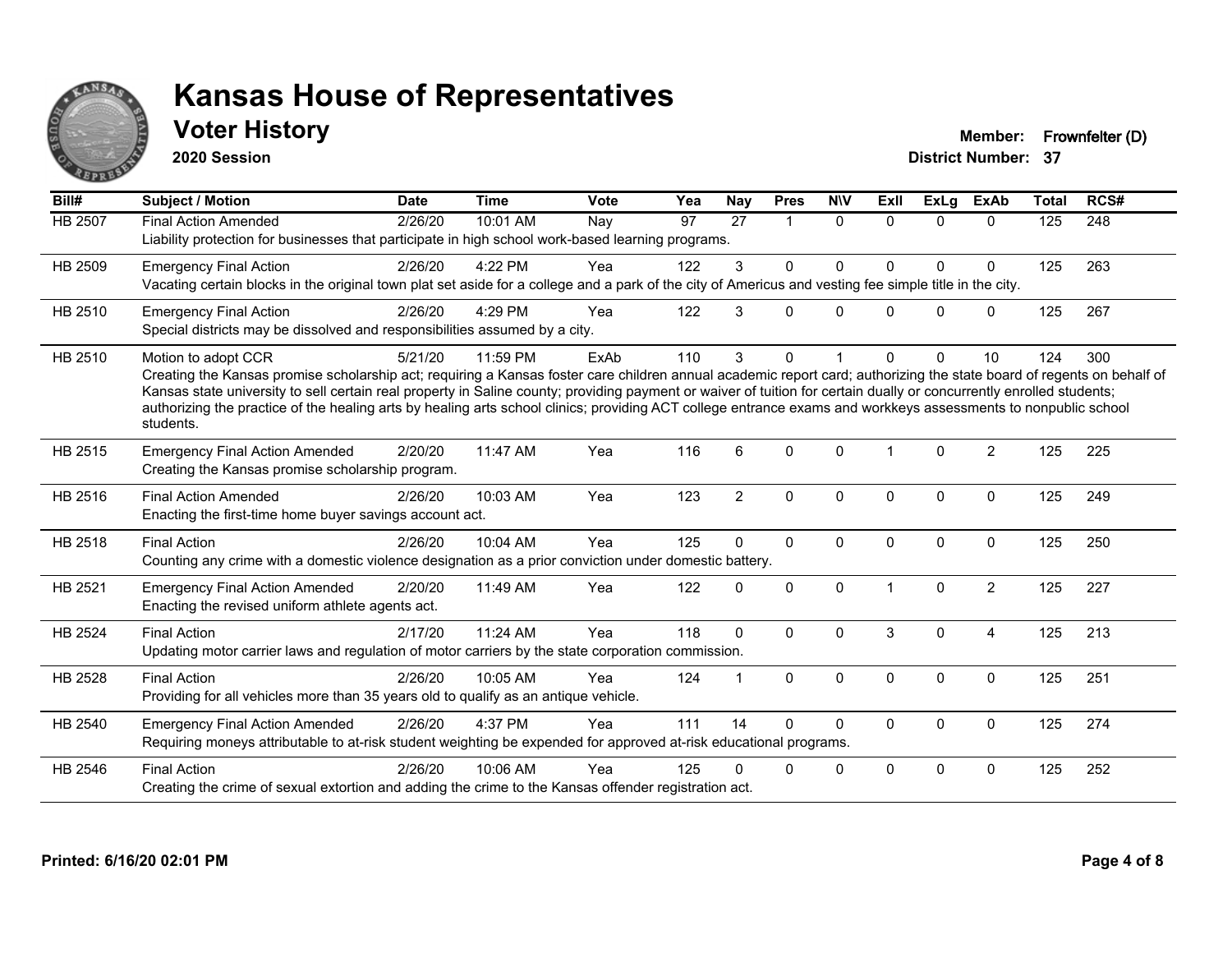

**2020 Session**

**Voter History Member: Frownfelter (D)** 

| Bill#          | <b>Subject / Motion</b>                                                                                                                                                                                                                                                                                  | <b>Date</b> | <b>Time</b> | Vote | Yea | Nay            | <b>Pres</b>  | <b>NIV</b>   | ExII           | <b>ExLg</b> | <b>ExAb</b>    | <b>Total</b> | RCS# |
|----------------|----------------------------------------------------------------------------------------------------------------------------------------------------------------------------------------------------------------------------------------------------------------------------------------------------------|-------------|-------------|------|-----|----------------|--------------|--------------|----------------|-------------|----------------|--------------|------|
| HB 2547        | <b>Final Action Amended</b><br>Making changes to suspended drivers' license requirements.                                                                                                                                                                                                                | 2/26/20     | 10:07 AM    | Yea  | 125 | $\mathbf{0}$   | $\mathbf{0}$ | $\mathbf{0}$ | $\mathbf{0}$   | $\Omega$    | $\mathbf{0}$   | 125          | 253  |
| HB 2548        | <b>Final Action Amended</b><br>Claims against the state submitted by the Joint Committee on Special Claims Against the State.                                                                                                                                                                            | 3/13/20     | 8:19 AM     | Yea  | 115 | $\mathbf{1}$   | $\Omega$     | $\mathbf{0}$ | $\overline{2}$ | $\Omega$    | $\overline{7}$ | 125          | 282  |
| <b>HB 2554</b> | <b>Final Action</b><br>Enacting the uniform fiduciary income and principal act (UFIPA).                                                                                                                                                                                                                  | 2/26/20     | 10:08 AM    | Yea  | 125 | $\Omega$       | $\Omega$     | $\mathbf{0}$ | $\Omega$       | $\Omega$    | $\mathbf{0}$   | 125          | 254  |
| HB 2571        | <b>Final Action Amended</b><br>Club and drinking establishment liquor license eligibility; spouse is a law enforcement officer in another county.                                                                                                                                                        | 3/12/20     | 11:22 AM    | Nay  | 108 | 12             | $\Omega$     | $\mathbf{0}$ | $\overline{1}$ | $\Omega$    | 4              | 125          | 277  |
| HB 2575        | <b>Emergency Final Action Amended</b><br>Amending the Kansas drycleaner environmental response act to change the required deductible rate, environmental surcharge rate and penalty fine amount.                                                                                                         | 2/26/20     | 4:31 PM     | Yea  | 95  | 29             |              | $\mathbf{0}$ | $\Omega$       | $\Omega$    | $\Omega$       | 125          | 269  |
| HB 2583        | <b>Emergency Final Action</b><br>Clarify the vacation of territory from city boundaries or release of easements.                                                                                                                                                                                         | 2/26/20     | 4:35 PM     | Yea  | 124 |                | $\Omega$     | $\Omega$     | 0              | $\Omega$    | 0              | 125          | 273  |
| HB 2585        | <b>Emergency Final Action Amended</b><br>Amending the Kansas drycleaner environmental response act to change the required deductible rate, environmental surcharge rate and penalty fine amount.                                                                                                         | 2/26/20     | 4:27 PM     | Yea  | 123 | $\overline{2}$ | $\Omega$     | $\Omega$     | $\Omega$       | $\Omega$    | $\Omega$       | 125          | 266  |
| HB 2585        | Motion to Concur<br>Senate Substitute for HB 2585 by Committee on Utilities - Exempting certain public utilities from Kansas income taxation and allowing the state corporation<br>commission to approve certain contract and reduced electric rates and associated cost recovery from all rate classes. | 5/21/20     | 3:59 PM     | Yea  | 75  | 45             |              | $\Omega$     | U              | 0           | 3              | 124          | 296  |
| <b>HB 2587</b> | <b>Final Action</b><br>Allowing venue for an agency adoption to be where a state agency or their subcontracting agencies have offices when the state is the agency.                                                                                                                                      | 2/26/20     | 10:09 AM    | Yea  | 124 |                | 0            | $\Omega$     | 0              | 0           | $\Omega$       | 125          | 255  |
| HB 2595        | <b>Final Action Amended</b><br>Eliminating the 30-day delay before offering state surplus property for sale to the general public.                                                                                                                                                                       | 2/20/20     | 11:20 AM    | Yea  | 118 | 3              |              | $\Omega$     |                | $\Omega$    | $\overline{2}$ | 125          | 224  |
| HB 2596        | <b>Final Action Amended</b><br>Allowing an alcoholic liquor manufacturer to obtain a drinking establishment license under certain conditions.                                                                                                                                                            | 3/12/20     | 11:23 AM    | Nay  | 113 |                | $\Omega$     | $\mathbf{0}$ | $\overline{1}$ | $\Omega$    | 4              | 125          | 278  |
| HB 2618        | <b>Emergency Final Action Amended</b><br>Establishing a state broadband grant program under the department of commerce to encourage the deployment of broadband in the state.                                                                                                                            | 2/26/20     | 4:33 PM     | Yea  | 120 |                | $\Omega$     | $\Omega$     | $\Omega$       | $\Omega$    | $\Omega$       | 125          | 271  |
| HB 2619        | <b>Final Action</b><br>Adjusting the frequency of the KPERS actuarial experience study.                                                                                                                                                                                                                  | 2/26/20     | 10:10 AM    | Yea  | 118 |                | $\Omega$     | $\Omega$     | <sup>n</sup>   | O           | $\Omega$       | 125          | 256  |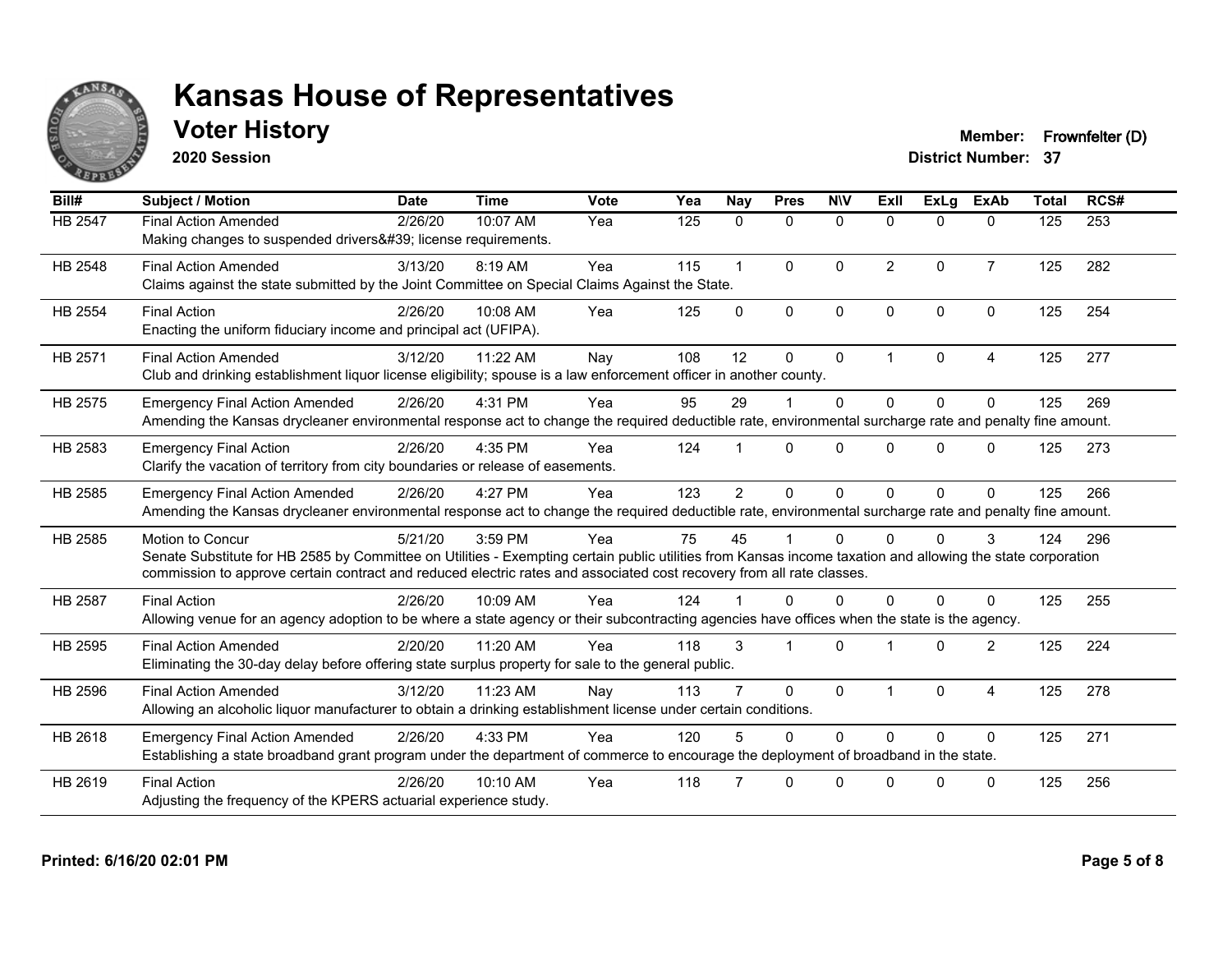

**2020 Session**

**Voter History Member: Frownfelter (D)** 

| Bill#           | Subject / Motion                                                                                                                                                                                                                                                                                                                                                                                                                                                                                                                                                                                                                                                                                                                                                                                                                                                                                                                                                                                              | <b>Date</b> | <b>Time</b> | <b>Vote</b> | Yea | <b>Nay</b> | <b>Pres</b>  | <b>NIV</b>   | ExII           | ExLg     | <b>ExAb</b>    | Total | RCS# |
|-----------------|---------------------------------------------------------------------------------------------------------------------------------------------------------------------------------------------------------------------------------------------------------------------------------------------------------------------------------------------------------------------------------------------------------------------------------------------------------------------------------------------------------------------------------------------------------------------------------------------------------------------------------------------------------------------------------------------------------------------------------------------------------------------------------------------------------------------------------------------------------------------------------------------------------------------------------------------------------------------------------------------------------------|-------------|-------------|-------------|-----|------------|--------------|--------------|----------------|----------|----------------|-------|------|
| <b>HB 2619</b>  | Motion to Concur<br>Senate Substitute for HB 2619 by Committee on Financial Institutions and Insurance - Enacting the Kansas economic recovery loan deposit program, updating field of<br>membership requirements of credit unions and allowing privilege tax deductions on agricultural real estate loans and single family residence loans.                                                                                                                                                                                                                                                                                                                                                                                                                                                                                                                                                                                                                                                                 | 5/21/20     | 11:59 PM    | ExAb        | 114 | 3          | $\Omega$     | $\mathbf{0}$ | $\Omega$       | $\Omega$ | $\overline{7}$ | 124   | 298  |
| HB 2646         | <b>Final Action</b><br>Allowing the attorney general to coordinate training for law enforcement agencies on missing and murdered indigenous people.                                                                                                                                                                                                                                                                                                                                                                                                                                                                                                                                                                                                                                                                                                                                                                                                                                                           | 2/26/20     | 10:11 AM    | Yea         | 125 | 0          | 0            | $\Omega$     |                | 0        | $\mathbf{0}$   | 125   | 257  |
| HB 2689         | <b>Final Action Amended</b><br>Amending the angel investor tax credit with respect to the definition of qualified securities, tax credit limitations and amounts, investor requirements and extending the<br>date that credits may be allowed.                                                                                                                                                                                                                                                                                                                                                                                                                                                                                                                                                                                                                                                                                                                                                                | 3/13/20     | 8:23 AM     | Yea         | 103 | 12         |              | $\Omega$     |                | $\Omega$ | 7              | 125   | 283  |
| HB 2695         | <b>Emergency Final Action</b><br>Allowing special agents from the department of corrections to attend the Kansas law enforcement training center.                                                                                                                                                                                                                                                                                                                                                                                                                                                                                                                                                                                                                                                                                                                                                                                                                                                             | 2/26/20     | 4:34 PM     | Yea         | 125 | $\Omega$   | $\Omega$     | $\Omega$     | $\Omega$       | 0        | $\mathbf{0}$   | 125   | 272  |
| HB 2699         | <b>Final Action</b><br>Requiring court services officers to assist with child in need of care cases when directed by a judge.                                                                                                                                                                                                                                                                                                                                                                                                                                                                                                                                                                                                                                                                                                                                                                                                                                                                                 | 2/26/20     | 10:13 AM    | Nay         | 105 | 20         | $\Omega$     | $\Omega$     | $\Omega$       | 0        | $\mathbf 0$    | 125   | 258  |
| HB 2702         | <b>Emergency Final Action</b><br>Decoupling the KIT and KIR workforce training programs from the high performance incentive fund program and enhancing the workforce training tax credit.                                                                                                                                                                                                                                                                                                                                                                                                                                                                                                                                                                                                                                                                                                                                                                                                                     | 2/26/20     | 4:32 PM     | Yea         | 125 | $\Omega$   | $\mathbf{0}$ | $\Omega$     | $\Omega$       | $\Omega$ | $\mathbf{0}$   | 125   | 270  |
| HB 2702         | Motion to adopt CCR<br>Enacting the Kansas taxpayer protection act; establishing notice and public hearing requirements prior to approval by a governing body to exceed its revenue neutral<br>rate for the imposition of property tax and discontinuing the city and county tax lid; providing a waiver of interest and fees on certain delinquent property taxes for a<br>period of time and delaying preparation of delinquent real estate tax list and notice; prohibiting valuation increase for real property solely as the result of normal repair,<br>replacement or maintenance of existing structure; providing for county treasurers to establish a payment plan for the payment of delinquent or nondelinquent taxes;<br>requiring the state board of tax appeals to serve orders and notices by electronic means if requested by the party; prohibiting county appraisers and the state board of<br>tax appeals from increasing the valuation of county appraised property in valuation appeals. | 5/21/20     | 11:59 PM    | ExAb        | 89  | 28         | 0            | $\Omega$     | 0              | 0        | 7              | 124   | 299  |
| <b>HB 2708</b>  | <b>Emergency Final Action</b><br>Creating a drug abuse treatment program for people on diversion and allowing county attorneys to enter into agreements with court services and community<br>corrections for supervision.                                                                                                                                                                                                                                                                                                                                                                                                                                                                                                                                                                                                                                                                                                                                                                                     | 2/26/20     | 4:23 PM     | Yea         | 125 | $\Omega$   | $\Omega$     | $\Omega$     | $\Omega$       | $\Omega$ | $\Omega$       | 125   | 264  |
| HB 2713         | <b>Emergency Final Action Amended</b><br>Enacting the revised uniform law on notarial acts.                                                                                                                                                                                                                                                                                                                                                                                                                                                                                                                                                                                                                                                                                                                                                                                                                                                                                                                   | 2/26/20     | 4:30 PM     | Yea         | 122 | 3          | $\mathbf 0$  | $\mathbf 0$  | $\Omega$       | 0        | $\mathbf 0$    | 125   | 268  |
| <b>HCR 5025</b> | <b>EFA Amend and Debate</b><br>Ratifying and providing the continuation of the March 12, 2020, state of disaster emergency declaration for the state of Kansas.                                                                                                                                                                                                                                                                                                                                                                                                                                                                                                                                                                                                                                                                                                                                                                                                                                               | 3/13/20     | 11:21 AM    | Yea         | 116 | 0          | 0            | n            | $\overline{2}$ | 0        | 7              | 125   | 284  |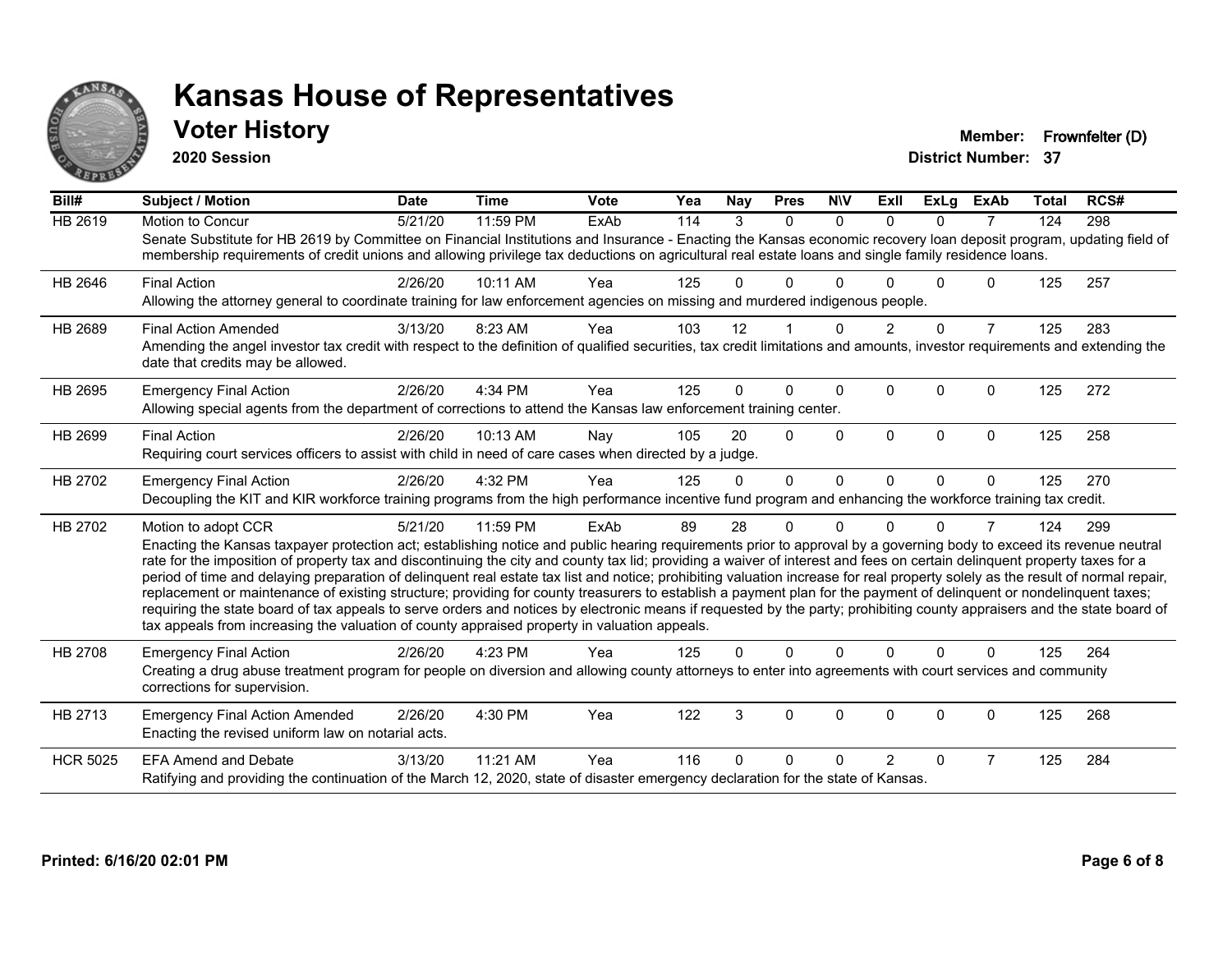

### **Voter History Member: Frownfelter (D)**

**2020 Session**

| Bill#           | Subject / Motion                                                                                                                                                                                                                                         | <b>Date</b> | <b>Time</b> | Vote | Yea | Nay | <b>Pres</b> | <b>NIV</b> | ExII           | ExLg           | <b>ExAb</b> | Total | RCS# |
|-----------------|----------------------------------------------------------------------------------------------------------------------------------------------------------------------------------------------------------------------------------------------------------|-------------|-------------|------|-----|-----|-------------|------------|----------------|----------------|-------------|-------|------|
| <b>HCR 5025</b> | Motion to adopt CCR                                                                                                                                                                                                                                      | 3/19/20     | 4:11 PM     | Yea  | 115 | 0   | $\Omega$    | $\Omega$   | $\Omega$       | 0              | 10          | 125   | 293  |
|                 | Ratifying and providing the continuation of the March 12, 2020, state of disaster emergency declaration for the state of Kansas, subject to limitations.                                                                                                 |             |             |      |     |     |             |            |                |                |             |       |      |
| <b>SB 27</b>    | FFA Amend and Debate                                                                                                                                                                                                                                     | 3/17/20     | $1:02$ PM   | Yea  | 119 |     | ŋ           |            | $\mathcal{P}$  |                |             | 125   | 288  |
|                 | House Substitute for SB 27 by Committee on Commerce, Labor and Economic Development - Providing for a maximum of 26 weeks of unemployment insurance<br>benefits and compensation for the pre-payment waiting period.                                     |             |             |      |     |     |             |            |                |                |             |       |      |
| SB 66           | Motion to adopt CCR                                                                                                                                                                                                                                      | 3/19/20     | 3:52 PM     | Yea  | 99  | 16  | $\Omega$    | $\Omega$   | $\Omega$       | O              | 10          | 125   | 292  |
|                 | Appropriations for Fy 2020, 2021 and 2022 for various state agencies.                                                                                                                                                                                    |             |             |      |     |     |             |            |                |                |             |       |      |
| SB 102          | FFA Amend and Debate                                                                                                                                                                                                                                     | 3/16/20     | 12:13 PM    | Yea  | 113 | 5.  | $\Omega$    | $\Omega$   | 3              | 0              | 4           | 125   | 285  |
|                 | House Substitutes for SB 102 by Committee on Judiciary - Allowing the chief justice of the Kansas supreme court to extend or suspend deadlines or time limitations to<br>secure the health and safety of court users, staff and judicial officers.       |             |             |      |     |     |             |            |                |                |             |       |      |
| SB 142          | EFA Sub Bill Amended                                                                                                                                                                                                                                     | 3/17/20     | 10:31 AM    | Yea  | 117 |     |             | n          |                |                |             | 125   | 287  |
|                 | House Substitute for SB No. 142 by House Committee on K-12 Education Budget - Authorizing the state board of education to grant waivers for school districts from<br>the requirement to provide a minimum number of school hours during the school term. |             |             |      |     |     |             |            |                |                |             |       |      |
| SB 155          | <b>Final Action</b>                                                                                                                                                                                                                                      | 2/7/20      | $4:08$ PM   | Yea  | 119 |     | $\Omega$    | 3          | $\Omega$       | $\mathfrak{p}$ | $\Omega$    | 125   | 210  |
|                 | Cemetery district territory deannexed from the territory of Valley Center.                                                                                                                                                                               |             |             |      |     |     |             |            |                |                |             |       |      |
| <b>SB 173</b>   | <b>EFA Amend and Debate</b>                                                                                                                                                                                                                              | 3/16/20     | 7:20 PM     | Nay  | 103 | 16  |             | 0          | $\overline{2}$ | $\Omega$       | 3           | 125   | 286  |
|                 | House Substitute for SB 173 by Committee on Appropriations - Providing for the Eisenhower legacy transportation plan.                                                                                                                                    |             |             |      |     |     |             |            |                |                |             |       |      |
| <b>SB 173</b>   | Motion to adopt CCR                                                                                                                                                                                                                                      | 3/19/20     | 12:04 PM    | Yea  | 112 |     |             | U          | $\Omega$       | $\Omega$       | 10          | 125   | 291  |
|                 | House Substitute for SB 173 by Committee on Appropriations - Providing for the Eisenhower legacy transportation plan.                                                                                                                                    |             |             |      |     |     |             |            |                |                |             |       |      |
| <b>SCR 1613</b> | <b>Final Action</b>                                                                                                                                                                                                                                      | 2/7/20      | 4:07 PM     | Nay  | 80  | 43  |             |            |                | 2              | $\Omega$    | 125   | 209  |
|                 | Amending the bill of rights of the constitution of the state of Kansas to reserve to the people the right to regulate abortion through their elected state representatives<br>and senators.                                                              |             |             |      |     |     |             |            |                |                |             |       |      |